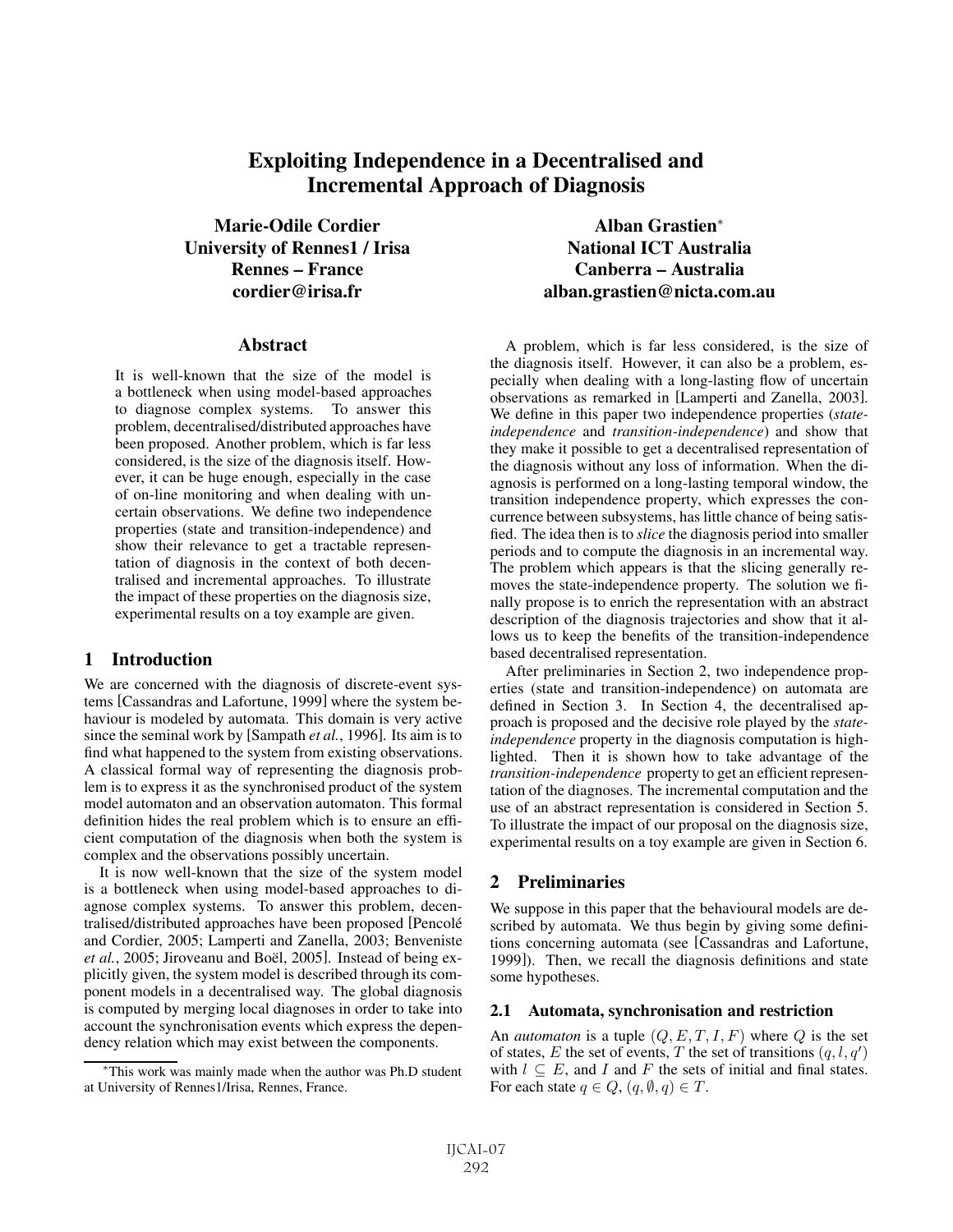A *trajectory* is a path in the automaton joining an initial state to a final state. The set of trajectories of an automaton A is denoted *Traj*(A). In the following, we consider *trim* automata. The trim operation transforms an automaton by removing the states that do not belong to any trajectory.

**Example:** Let us consider the first trim automaton in Figure 1. The initial states are represented by an arrow with no origin state, and the final states by a double circle. Then,  $1 \xrightarrow{\{a_1\}} 3 \xrightarrow{\{a_2, c_1\}} 3 \xrightarrow{\{c_3\}} 4 \xrightarrow{\emptyset} 4$  is a trajectory.



Figure 1: Two automata and their synchronisation

The synchronisation operation on two automata  $A_1$  and  $A<sub>2</sub>$  builds the trim automaton where all the trajectories of both automata which cannot be synchronised according to the synchronisation events (i.e  $E_1 \cap E_2$ ) are removed. Formally, given two automata  $A_1 = (Q_1, E_1, T_1, I_1, F_1)$  and  $A_2 = (Q_2, E_2, T_2, I_2, F_2)$ , the *synchronisation* of  $A_1$  and  $A_2$ , denoted  $A_1 \otimes A_2$ , is the trim automaton  $A = Trim(A')$ with  $A' = (Q_1 \times Q_2, E_1 \cup E_2, T', I_1 \times I_2, F_1 \times F_2)$  such that:  $T' \;=\; \{((q_1, q_2), \tilde{l}, (q_1', q_2')) \; \vert \; \; \; \exists l_1, l_2 \; \; \; (q_1, l_1, q_1') \; \in \; T_1 \wedge$  $(q_2, l_2, q'_2) \in T_2 \wedge (l_1 \cap (E_1 \cap E_2) = l_2 \cap (E_1 \cap E_2)) \wedge$  $l = l_1 \cup l_2$ . When  $E_1 \cap E_2 = \emptyset$  (no synchronising events), the synchronisation results in the concurrent behavior of  $A_1$ and  $A_2$ , often called the *shuffle* of  $A_1$  and  $A_2$ . The number of states of the shuffle is the product of the number of states of  $A_1$  and  $A_2$  and no trajectory is removed.

**Example:** Figure 1 gives an example of synchronisation. The synchronising events are the  $c_i$  events.

The restriction operation of an automaton removes from I all the initial states which are not in the specified set of states. Due to the trim operation, all the states and transitions which are no longer accessible are removed from Q. Formally, given an automaton  $A = (Q, E, T, I, F)$ , the *restriction* of A by the states of I', denoted  $A[I']$ , is the automaton  $Trim(A')$  with  $A' = (Q, E, T, I \cap I', \dot{F}).$ 

### **2.2 Diagnosis**

Let us recall now the definitions used in the domain of discrete-event systems diagnosis where the model of the system is represented by an automaton.  $t_0$  corresponds to the starting time and  $t_n$  to the ending time of diagnosis. More details can be found for instance in [Pencolé and Cordier, 2005].

### **Definition 1** (Model)**.**

*The* model of the system*, denoted Mod, is an automaton.*

The model of the system describes its behaviour and the trajectories of *Mod* represent the evolutions of the system. The set of initial states  $I^{Mod}$  is the set of possible states at  $t_0$ . We suppose as usual that  $F^{Mod} = Q^{Mod}$  (all the states of the system may be final). The set of observable events is denoted  $E_{Obs}^{Mod} \subseteq E^{Mod}$ .

Let us turn to observations which can be uncertain and are represented by an automaton, where the transition labels are observable events of E*Mod Obs* .

#### **Definition 2** (Observation automaton)**.**

*The* observation automaton*, denoted Obs, is an automaton describing the observations possibly emitted by the system during the period*  $[t_0, t_n]$ *.* 

The diagnosis of a discrete-event system can be seen as the computation of all the trajectories of the model that are consistent with the observations sent by the system during the period  $[t_0, t_n]$ . The automaton defined as the synchronisation of the model and the observations represents all these trajectories.

#### **Definition 3** (Diagnosis)**.**

*The* diagnosis*, denoted* Δ*, is a trim automaton such that*  $\Delta = Mod \otimes Obs.$ 

#### **3 Independence properties**

In this section, we present two independence properties that enable a decentralised (compact yet sufficient) representation of the diagnosis presented in the next section.

Let us first define the state-independence property which concerns the decomposition of an automaton A into two automata  $A_1$  and  $A_2$ .

#### **Definition 4** (Decomposition of A)**.**

*Two automata*  $A_1$  *and*  $A_2$  *are said to be a* decomposition *of an automaton* A *iff*  $A = (A_1 \otimes A_2)[I]$  *where* I are the *initial states of* A*.*

Let  $A' = A_1 \otimes A_2$ . Note that we do not require that  $A =$  $A'$ , but that  $A'$  is a super-automaton (i.e an automaton that contains all the trajectories of A and possibly more). The reason is that, when decomposing  $A$  into  $A_1$  and  $A_2$ , the links existing between the initial states of  $A_1$  and  $A_2$  can be lost. We thus have  $Q \subseteq Q'$ ,  $I \subseteq I'$ , and  $\overline{F} \subseteq F'$  where  $A' =$  $(Q', E', T', I', F')$  and  $A = (Q, E, T, I, F)$ .

The state-independence property is a property of a decomposition  $A_1$  and  $A_2$  which ensures that  $A = A'$ .

**Definition 5** (State-independence decomposition wrt A)**.** *Two automata*  $A_1$  *and*  $A_2$  *are said to be a* state-independent decomposition wrt A *iff*  $A = A_1 \otimes A_2$ .

**Property 1**: If  $A_1$  and  $A_2$  have both a unique initial state, and if they are a decomposition of  $A$ , then  $A_1$  and  $A_2$  are a state-independent decomposition wrt A.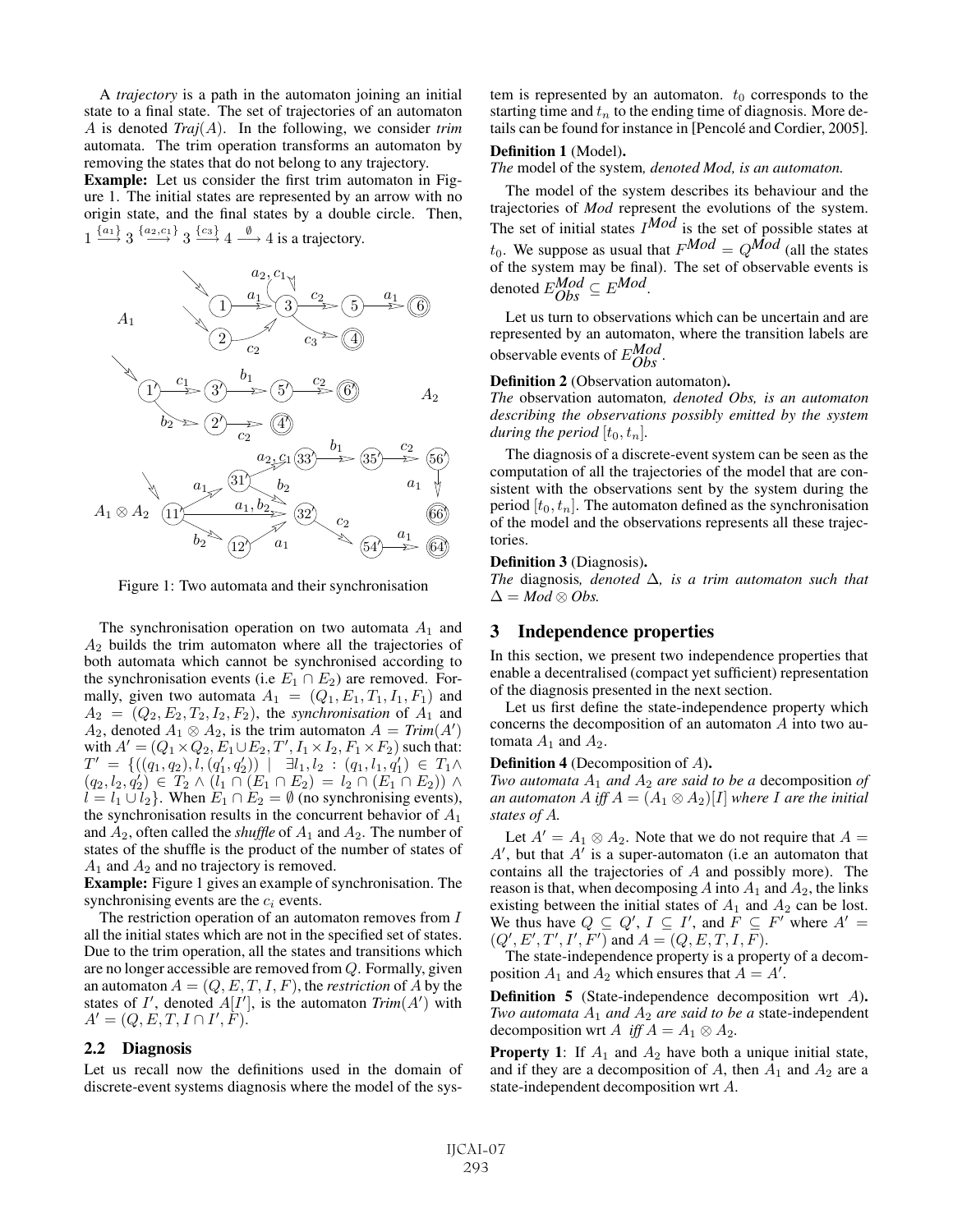Let us turn now to the transition-independence property which states that two (or more) automata do not have any transition labeled with common synchronisation events.

#### **Definition 6** (Transition-independence)**.**

 $A_1 = (Q_1, E_1, T_1, I_1, F_1)$  and  $A_2 = (Q_2, E_2, T_2, I_2, F_2)$ *are* transition-independent (TI) *iff every label* l *on a transition of*  $T_1$  *or*  $T_2$  *is such that*  $l \cap (E_1 \cap E_2) = \emptyset$ *.* 

Two transition-independent automata are concurrent automata and their synchronisation is equivalent to a shuffle operation (see Section 2). Moreover, we have :

**Property 2:** Let  $A_1$  and  $A_2$  be two transition-independent automata and state-independent automata wrt A. The states (resp. initial states, final states) of A correspond exactly to the Cartesian product of the states (resp. initial states, final states) of  $A_1$  and  $A_2$ .

# **4 Improving diagnosis representation in a decentralised approach**

In this section, we first highlight the role of stateindependence property when computing diagnoses in a decentralised way. We propose then an efficient diagnosis representation based on transition-independence property.

## **4.1 The decentralised approach and the role of state-independence**

The global model of a real-world system is too large to be explicitly built. To answer this problem, decentralised / distributed approaches have been proposed [Lamperti and Zanella, 2003; Pencolé and Cordier, 2005; Benveniste et al., 2005; Jiroveanu and Boël, 2005]. In this article, we consider the decentralised approach of [Pencolé and Cordier, 2005].

The idea (see Figure 2) is to describe the system behaviour in a decomposed way by the set of its subsystems models. The so-called *decentralised* model is thus  $dMod =$  ${Mod_1, \ldots, Mod_n}$  where *Mod<sub>i</sub>* is the behavioural model of the subsystem (possibly a component)  $s_i$ . The decentralised model is designed as a decomposition of the global model *Mod*. It is generally assumed that the global model has a unique initial state and that the subsystems models also have a unique initial state. They are thus a state-independent decomposition wrt *Mod* and the global model can thus be retrieved, if needed, by  $Mod = Mod_1 \otimes \ldots \otimes Mod_n$ .

The observations *Obs* can be decentralised as follows:  $dObs = \{Obs_1, \ldots, Obs_n\}$  such that  $Obs_i$  contains the observations from the subsystem  $s_i$  and such that:  $Obs =$  $Obs_1 \otimes \ldots \otimes Obs_n$ .

Given the local subsystem model  $Mod<sub>i</sub>$  and the local subsystem observations  $Obs_i$ , it is possible to compute the local diagnosis  $\Delta_{s_i} = Mod_i \otimes Obs_i$ . These diagnoses represent the local subsystem behaviours that are consistent with the local observations. It was shown in [Pencolé and Cordier, 2005] that the set of local diagnoses is a decomposition of  $\Delta$ . As they all have a unique initial state, it is also a state-independent decomposition of  $\Delta$ . It is then possible to directly compute the global diagnosis of the system by synchronizing the subsystem diagnoses as follows:  $\Delta = \Delta_{s_1} \otimes \ldots \otimes \Delta_{s_n}$ . This synchronisation operation of subsystem diagnoses is often also called a *merging* operation.



Figure 2: Principle of the decentralised diagnosis approach

It is clear that, rather than directly merging all the subsystems diagnoses together, it is possible to compute the global diagnosis by successive synchronisation operations. Let  $s_1$ and  $s_2$  be two disjoint subsystems (possibly being components) and let  $s_{12} = s_1 \oplus s_2$  be the subsystem that contains exactly  $s_1$  and  $s_2$ . The subsystem diagnosis  $\Delta_{s_1}$  can be computed as  $\Delta_{s_{12}} = \Delta_{s_1} \otimes \Delta_{s_2}$ . The diagnosis of the system is equivalently obtained by replacing  $\Delta_{s_1} \otimes \Delta_{s_2}$  by  $\Delta_{s_{12}}$ . We have  $\Delta = \Delta_{s_{12}} \otimes \Delta_{s_3} \otimes \ldots \otimes \Delta_{s_n}$ .

Algorithm 1 computes the system diagnosis by starting from the component local diagnoses and merging them until ExitLoopCondition is satisfied. In this case, ExitLoopCondition checks that all pairs of diagnoses have been merged.

| Algorithm 1 Computing diagnoses in a decentralised way |  |  |
|--------------------------------------------------------|--|--|
|--------------------------------------------------------|--|--|

## **4.2 An efficient diagnosis representation based on transition-independence**

The diagnosis  $\Delta$  built with a decentralised approach is equal to the synchronisation *Mod* ⊗ *Obs*. It can be expected *Obs* sufficiently contraints the behaviours of the system to significantly reduce the size of the  $\Delta$  compared to *Mod*. However  $\Delta$  can still be large, especially because merging concurrent diagnoses corresponds to computing the shuffle of these diagnoses. It is why we propose to avoid these expensive shuffles by representing the system diagnosis as a set of transitionindependent subsystem diagnoses.

**Definition 7** (Decentralised diagnosis)**.**

*A* decentralised diagnosis dΔ *is a set of subsystem diagnoses*  $\{\Delta_{s_1}, \ldots, \Delta_{s_k}\}\$  *such that*  $\Delta_{s_i}$  *is the diagnosis of the subsystem*  $s_i$ ,  $\{s_1, \ldots, s_k\}$  *is a partition of the system*  $\Gamma$ *, and*  $\forall i, j \in \{1, \ldots, k\}, i \neq j \Rightarrow \Delta_{s_i}$  and  $\Delta_{s_j}$  are transition*independent.*

As seen before, a decentralised diagnosis  $d\Delta$  $\{\Delta_{s_1}, \ldots, \Delta_{s_k}\}\$  is a state-independent decomposition of the global diagnosis. We get an economical representation of the global diagnosis which can be computed, if needed, by synchronising all the subsystem diagnoses, by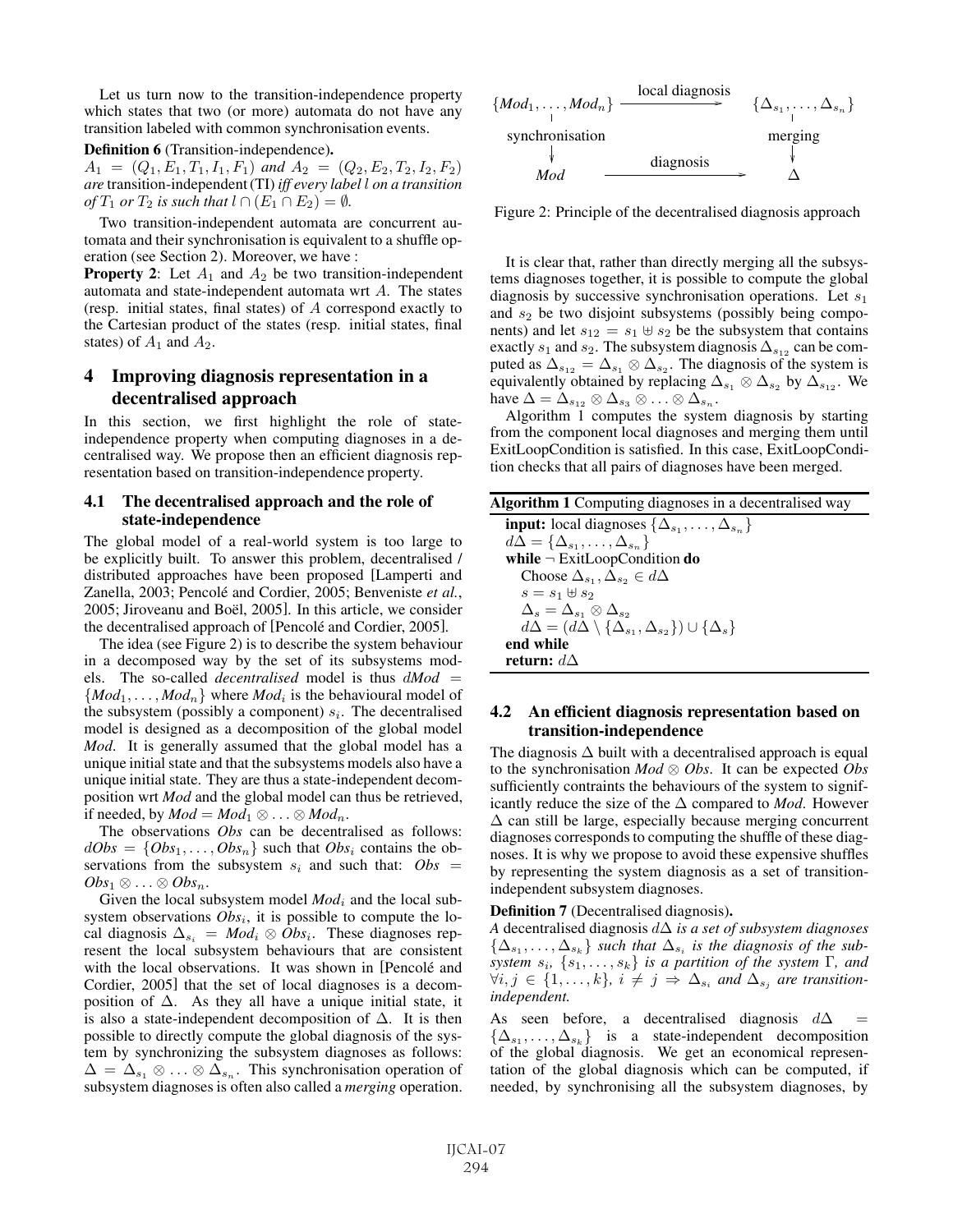$\Delta = \Delta_{s_1} \otimes \ldots \otimes \Delta_{s_k}$ , which, due to Property 2, corresponds to a shuffle operation. Its final states can be obtained by a simple Cartesian product on the final states of all  $\Delta_{s_i}$  (see Property 2).

Algorithm 1 can be used to compute the decentralised diagnosis from the local (component) diagnoses by changing ExitLoopCondition into  $\forall \Delta_{s_1}, \Delta_{s_2} \in d\Delta$ ,  $\Delta_{s_1}$  and  $\Delta_{s_2}$ are transition-independent. Until all pairs of diagnoses are transition-independent, the algorithm chooses two transitiondependent diagnoses and merges them.

An important point to remark is the decisive role of the state-independence property of the decomposition which, combined to the transition-independence property, allows us to get an efficient representation of the system diagnosis. The state-independence property comes directly from the unique initial state property of the system and subsystems models.

# **5 Improving diagnosis representation in a decentralised and incremental approach**

In this section, we propose to build the diagnosis on successive temporal windows, to benefit from the short duration independences. We then show that the state-independence is generally no longer satisfied, and present in the last part the abstraction operation that enables us to deal with statedependent subsystems.

# **5.1 Incremental diagnosis**

In the previous section, we assumed that the diagnosis was computed on a unique period. This means that the observation automaton represents the observations emitted during  $[t_0, t_n]$ . The problem of this approach is that long periods transition-independent behaviours are infrequent, because each component eventually interacts with most of its neighbours. Thus, all the local diagnoses will eventually be merged in a huge global diagnosis. For this reason, it can be interesting to divide the diagnosis period into temporal windows as presented in [Pencolé and Cordier, 2005], to benefit from short duration independent behaviours.

Let us consider that the diagnosis  $\Delta_{i-1}$  of  $[t_0, t_{i-1}]$  was built and that the set of final states of this diagnosis is  $F_{\Delta}^{i-1}$ . Given the observations  $Obs^i$  of the temporal window  $[t_{i-1}, t_i]$ , it is possible to compute the diagnosis of this temporal window by:  $\Delta^i = (Mod^- \otimes Obs^i)[F_{\Delta}^{i-1}]$  where  $Mod^$ is the system model *Mod* where all the states are considered as initial states. The trajectories consistent with the observations for the period  $[t_0, t_i]$  (*i.e* the trajectories of  $\Delta_i$  if this automaton were built) can be retrieved by the concatenation of the trajectories from  $\Delta_{i-1}$  and the trajectories of  $\Delta^i$ . It can also be proved that the final states of  $\Delta_i$  are the final states of  $\Delta^i$ . It is thus possible to incrementally add the observations of  $[t_i, t_{i+1}]$  and compute the diagnosis.

## **5.2 Loss of the state-independence property**

Our goal is to use a decentralised computation based on a decentralised model and to represent the diagnosis of the temporal window  $\mathcal{W}^i = [t_{i-1}, t_i]$  by a set of transition-independent subsystem diagnoses similar to Section 4. However, contrary to Section 4, the unique initial state hypothesis can no longer be made and thus the state-independence decomposition property can no longer be considered as satisfied.

Let  $I^i$  be the set of initial states on the system for the temporal window  $\mathcal{W}^i$ . Given  $I^i$ , the set of initial states of a subsystem s is called the *projection* of  $I^i$  on s and denoted  $I^i \downarrow s$ . Let us remark that  $(I^i \downarrow s) \times (I^i \downarrow s') \supseteq I^i \downarrow (s \uplus s')$ . Algorithm 1 can be modified as presented in Algorithm 2 to compute a set  $d\Delta^i$  of transition-independent subsystems diagnoses.

**Algorithm 2** Computing transition-independent diagnoses in case of non state-independence

**input:** local diagnoses  $\{\Delta_{s_1}, \ldots, \Delta_{s_n}\}$  + the set of initial states  $I^i$  $d\Delta = {\Delta_{s_1}, \ldots, \Delta_{s_n}}$ **while**  $\exists s_1, s_2$  :  $\Delta_{s_1}$  and  $\Delta_{s_2}$  are not transitionindependent. **do**  $s=s_1\uplus s_2$  $\Delta_s = (\Delta_{s_1} \otimes \Delta_{s_2})[I^i \downarrow s]$  $d\tilde{\Delta}=(d\tilde{\Delta}\setminus\{\Delta_{s_1}^{\vphantom{s_1}},\Delta_{s_2}\})\cup\{\Delta_s\}$ **end while return:** dΔ

Let us now consider the transition-independent diagnoses of  $d\Delta^i$  and more precisely their final states  $F^i_{\Delta_{s_j}}$ . The problem is that, due to the loss of the state-independence property,  $F^i$  is only a subset of  $F_{\Delta_{s_1}^i} \times \ldots \times F_{\Delta_{s_k}^i}$ . Let us illustrate the problem on an example (Figure 3).



Figure 3: Example of loss of information in a naive decentralised representation of the incremental diagnosis

**Example** Figure 3 deals with the diagnosis of two components which can be either in a Ok state or a Faulty state. The figure presents a two-windows diagnosis, each in a box. During the first window (Figure 3, left), one of the two components failed but it is not possible to determine which component did. The initial states of each component at the beginning of the second window are obtained by projecting the final states of the first window and they are  $O$  and  $F$  for one component and  $O'$  and  $F'$  for the other one. Nothing happened during the second window. Since the local diagnoses are transition-independent, the algorithm proposes the two local diagnoses (top and bottom in Figure 3, right) but it can be seen that the links between the initial states were lost during the projection. The decomposition of the global diagnosis is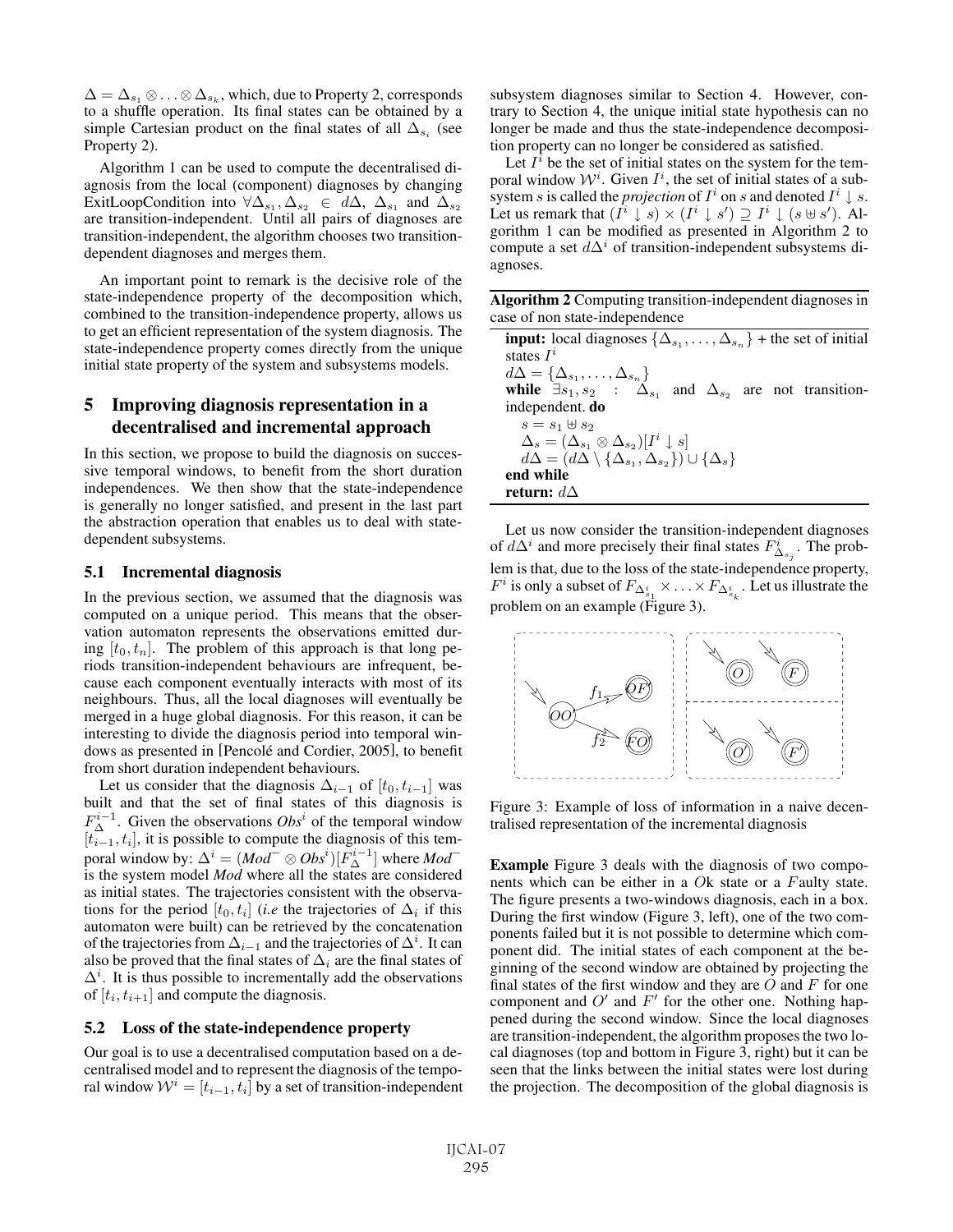not state-independent. We have  $F^2 \subset \{O, F\} \times \{O', F'\}.$ To get the exact final states  $F^2$ , one solution would be to synchronise the local diagnoses in conjunction with the restriction operation on the set of final states of the first window as argument, which we want to avoid.

#### **5.3 TI + abstract representation**

To obtain the final states  $F^i$  we propose, instead of merging the state-dependent diagnoses of  $d\Delta^i$ , to merge their abstract representations, which is much more efficient. We thus propose to enrich the set of transition-independent diagnoses with the abstract representation of the state- and transitionindependent diagnoses.

The information required relies on the initial and final states only. Thus, we define an abstraction that keeps only the information that there exists a trajectory between an initial state and a final state.

#### **Definition 8** (Abstraction)**.**

Let  $A = (Q, E, T, I, F)$  *be a trim automaton. The abstrac*tion *of* A, denoted  $\overrightarrow{Abs}(A)$ , is the (trim) automaton  $A' =$  $(I \cup F, \{e\}, T', I, F)$  where  $T' = \{(q, \{e\}, q') \mid \exists \text{traj} =$  $q_0 \stackrel{l_1}{\longrightarrow} \ldots \stackrel{l_n}{\longrightarrow} q_n \in Traj(A) \wedge q_0 = q \wedge q_n = q'$ .

The following two properties can be easily proved.

**Property 3**: Let  $A_1$  and  $A_2$  be two transition-independent automata. Then,  $Abst(A_1) \otimes Abst(A_2) = Abst(A_1 \otimes A_2)$ . **Property 4:** Let  $A_1$  and  $A_2$  be two transition-independent automata and let I be a set of states. Then,  $(Abst(A_1) \otimes$  $Abst(A_2)[I] = Abst((A_1 \otimes A_2)[I]).$ 

It is now possible to merge the abstract representations of the state-dependent, transition-independent diagnoses as presented in Algorithm 3 until getting a set of state- and transition independent diagnoses. This result is called the *abstract*  $decentralised \, diagnosis$ , and denoted  $ad\Delta^i$ . Given the properties 3 and 4, we have the following result:

#### **Proposition 1.**

*The set of final states*  $F^i$  *is the set of final states of ad* $\Delta^i$ *, i.e*  $\Pi_{\Delta \in \mathit{add}\Delta}$ *i*  $F_{\Delta}$ .

Let us define an extended decentralised diagnosis as follows :

**Definition 9** (Extended decentralised diagnosis)**.**

*An* extended decentralised diagnosis *on* W<sup>i</sup> *is a pair*  $(d\Delta^i, ad\Delta^i)$  *such that* 

- $d\Delta^i$  *is the decentralised diagnosis of the system on*  $W^i$ ,
- $ad\Delta i$  *is the abstract decentralised diagnosis on*  $W<sup>i</sup>$ *.*

The transition-independent diagnoses  $d\Delta^{i}$  provide the set of trajectories during the temporal window  $\mathcal{W}^i$  and the abstract representation of state- and transition-independent diagnoses  $ad\Delta^{i}$  provides the set of final states of the temporal window  $W^i$ . It is thus a safe representation of the diagnosis on  $W<sup>i</sup>$ . It can be used as shown in 5.1 to compute the diagnosis on the whole period in an incremental way.

## **6 Experiments**

We present the experimental results on a simplified case inspired by a real application on telecommunication networks.

**Algorithm 3** Computation of the abstract decentralised diagnosis  $ad\Delta^i$ 

**input:** local transition-independent diagnoses  $d\Delta^{i}$  =  $\{\Delta_{s_1}^i, \ldots, \Delta_{s_k}^i\}$  + the set  $I^i$  of initial states  $\hat{a}d\Delta^i=\{a\Delta_{s_j}^i\mid \exists \Delta_{s_j}^i\in d\Delta^i:a\Delta_{s_j}^i=Abst(\Delta_{s_j}^i)\}$ while  $\exists a \Delta_{s_1}^i$ ,  $a \Delta_{s_2}^i \in ad \Delta^i$  such that  $a \Delta_{s_1}^i$  and  $a \Delta_{s_2}^i$  are not state-independent wrt  $(a\Delta_{s_1}^i \otimes a\Delta_{s_2}^i)[\overline{I}^i \downarrow s_1 \uplus s_2]$  **do**  $s=s_1 \uplus s_2$  $a\Delta_s^i=(a\tilde{\Delta_{s_1}^i}\otimes a\Delta_{s_2}^i)[I^i\downarrow s]$  $ad\vec{\Delta}^i=(ad\vec{\Delta}^i\setminus\{a\vec{\Delta}^i_{s_1},a\vec{\Delta}^i_{s_2}\})\cup\{a\Delta^i_{s}\}$ **end while return:** adΔ

### **6.1 System**

The system to diagnose is a network of 14 interconnected components as presented in Figure 4.



Figure 4: Topology of the network

Each component has the same behaviour: when a fault occurs, it reboots, sends a  $IReboot$ ; observation and forces its neighbours to reboot by sending them a *reboot!* message. A component can also be asked to reboot by one of its neighbours. In this case, it enters into a waiting state W before rebooting and sends the  $IReboot_i$  observation. In this state, it can be asked to reboot by another component (and sends then the  $IReboot_i$  observation). When the reboot is finished, the component sends the observation  $IAmBack_i$  and reenters the state O.

The model is presented in Figure 5. The *reboot!* message indicates that *reboot* is sent to all the neighbours, and the *reboot?* message indicates that a neighbour has sent the *reboot* message to the component. So, for example, on component 1, there are three transitions from state  $O$  to state  $W$  corresponding to a *reboot?* message received respectively from one of its three neighbours 2, 3 and 14. They are respectively labeled by  $\{reboot_{2\rightarrow 1}, \text{IReboot}_1\}$ ,  $\{reboot_{3\rightarrow 1}, \text{IReboot}_1\}$  and  ${reboot_{14\rightarrow 1},}$ *IReboot*<sub>1</sub>.



Figure 5: Model of a component

Let us remark that the decentralised modeling contains ex-